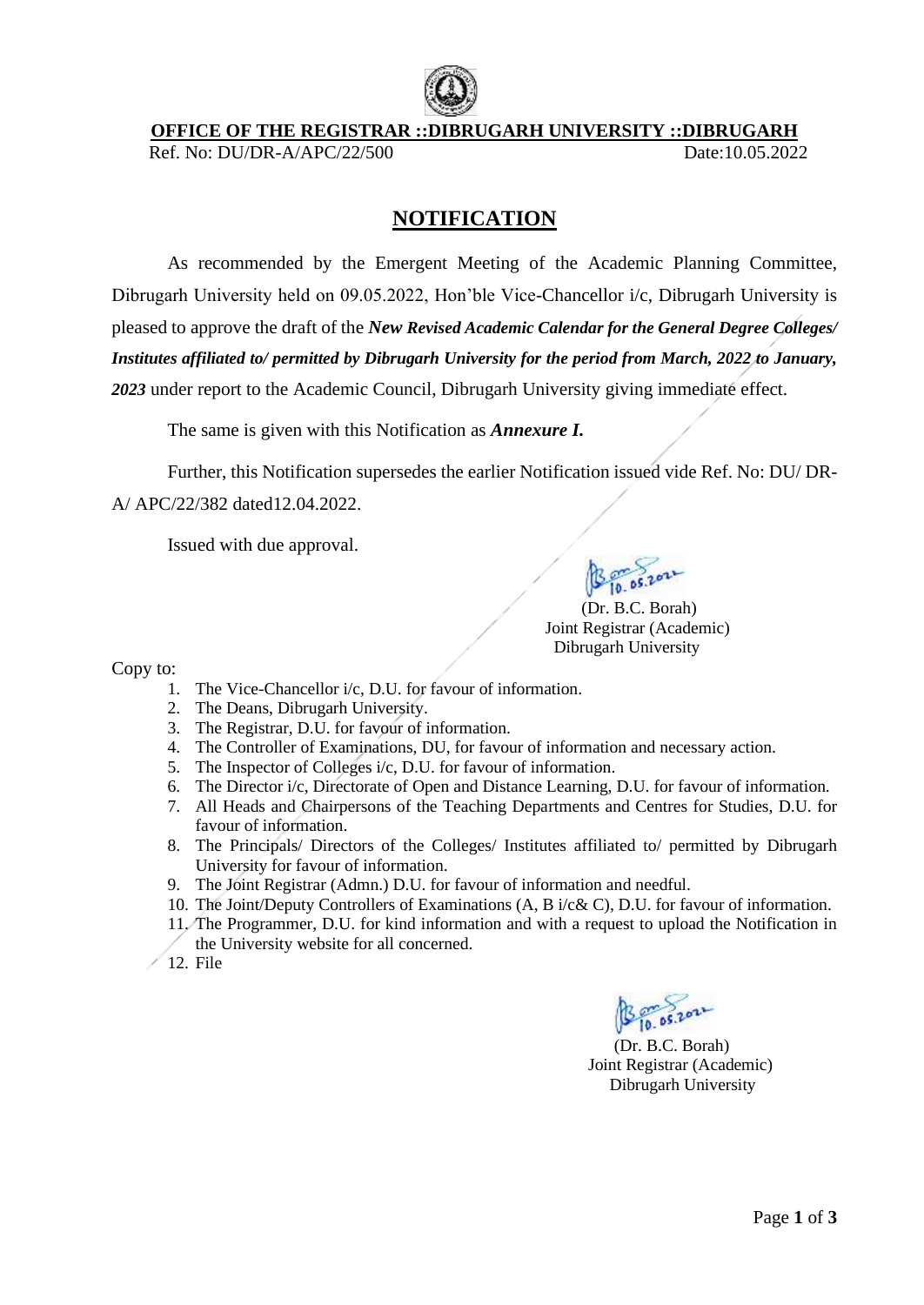

## **NEW REVISED ACADEMIC CALENDAR FOR THE GENERAL DEGREE COLLEGES/ INSTITUTES AFFILIATED TO/ PERMITTED BY DIBRUGARH UNIVERSITY (FROM MARCH, 2022 TO JANUARY, 2023)**

## **(Notified vide Ref. No: DU/DR-A/APC/22/500 dated 10.05.2022)**

| <b>EVEN SEMESTERS</b>                                   |                                                                                                                                                                                                                                                          |
|---------------------------------------------------------|----------------------------------------------------------------------------------------------------------------------------------------------------------------------------------------------------------------------------------------------------------|
| Date(s)                                                 | <b>Events/Activities</b>                                                                                                                                                                                                                                 |
| 25 <sup>th</sup> March, 2022                            | Commencement of Even Semester classes                                                                                                                                                                                                                    |
| $2nd - 7th$ May, 2022                                   | 1st Sessional Examination of the Even Semester Classes                                                                                                                                                                                                   |
| 16th-21stMay, 2022                                      | Completion of the Internal Assessment of the Even Semester Classes<br>through Seminar/ Group Discussion etc.                                                                                                                                             |
| By 20 <sup>th</sup> May, 2022                           | 1. Notification of First Sessional Examination Marks of the Even<br>Semester Classes on the Departmental Notice Boards.<br>2. Counselling for the Students and Mid Semester Feedback<br>Assessment (any one day).                                        |
| 31 <sup>st</sup> May, 2022                              | Last date for submission of filled in Examination Forms of the Even<br>Semester Examinations by the Colleges at the University                                                                                                                           |
| $1st - 6th$ June, 2022                                  | 2 <sup>nd</sup> Sessional Examination of the Even Semester Classes                                                                                                                                                                                       |
| 24th June, 2022                                         | 1. Last date for submission of Assignment by the students (if any)<br>2. Completion of the Even Semester classes                                                                                                                                         |
| 24th June, 2022                                         | Last date for notification of 2 <sup>nd</sup> Sessional Examinations and Practical<br>Examination Marks on the Departmental Notice Boards                                                                                                                |
| 25 <sup>th</sup> -29 <sup>th</sup> June, 2022           | Preparatory Break for the students for the B.A./ B.Sc./ B.Com. (CBCS)<br><b>End Semester Examinations</b>                                                                                                                                                |
| 30 <sup>th</sup> June - 4 <sup>th</sup> August,<br>2022 | End Semester Examinations (Even Semester) of the B.A./ B.Sc./ B.Com.<br>Programmes (CBCS and Non CBCS Backlog)                                                                                                                                           |
| 7 <sup>th</sup> July, 2022                              | Last date for submission of Internal Assessment marks of the Even<br>Semester Students at the University                                                                                                                                                 |
| 5 <sup>th</sup> -15 <sup>th</sup> August, 2022          | Summer Semester Vacation for the Faculty members of the Colleges                                                                                                                                                                                         |
| 6 <sup>th</sup> & 7 <sup>th</sup> August, 2022          | DUPGET 2022                                                                                                                                                                                                                                              |
| 10 <sup>th</sup> August, 2022                           | <b>B.Ed.CET, 2022</b>                                                                                                                                                                                                                                    |
| <b>ODD SEMESTERS</b>                                    |                                                                                                                                                                                                                                                          |
| 31 <sup>st</sup> July, 2022                             | Completion of the Admission Process to the B.A./B.Sc./B.Com. 1st<br>Semester Classes (CBCS)                                                                                                                                                              |
| 13 <sup>th</sup> August, 2022                           | Completion of the Admission Process to the B.A./B.Sc./B.Com. 3rd and<br>5 <sup>th</sup> Semester Classes (CBCS)                                                                                                                                          |
| 16 <sup>th</sup> August, 2022                           | 1. Commencement of Odd Semester Classes of B.A./B.Sc./B.Com.<br>Programmes (CBCS)<br>Notification of Class Routine in the Colleges.<br>2.<br>3.<br>Notification of Course Plan/Departmental Class Routine in the Dept.<br>Notice Boards of the Colleges. |
| 8 <sup>th</sup> -13 <sup>th</sup> August, 2022          | Induction Programme (Any one day)                                                                                                                                                                                                                        |
| By 30th August, 2022                                    | Declaration of the B.A./ B.Sc./B.Com. End Semester Examination<br>Results (CBCS and Non CBCS Backlog)                                                                                                                                                    |
| $5th$ - 10 <sup>th</sup> September, 2022                | 1 <sup>st</sup> Sessional Examination of the Odd Semester Classes                                                                                                                                                                                        |
| $15th$ -20 <sup>th</sup> September, 2022                | Student Union Election (any ONE day)                                                                                                                                                                                                                     |